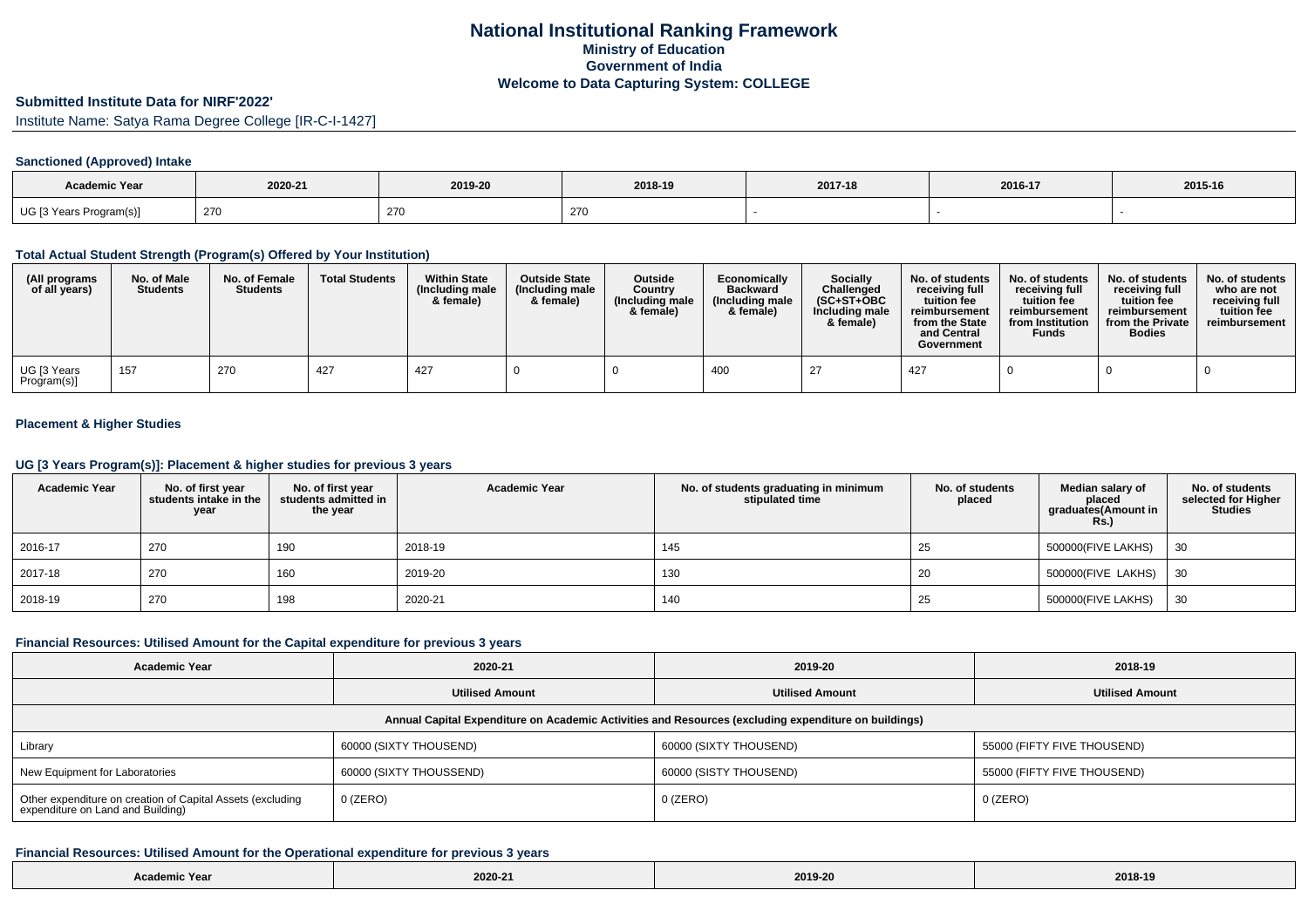|                                                                                                                                                                                                | <b>Utilised Amount</b>      | <b>Utilised Amount</b>      | <b>Utilised Amount</b>      |  |  |  |  |  |  |
|------------------------------------------------------------------------------------------------------------------------------------------------------------------------------------------------|-----------------------------|-----------------------------|-----------------------------|--|--|--|--|--|--|
| <b>Annual Operational Expenditure</b>                                                                                                                                                          |                             |                             |                             |  |  |  |  |  |  |
| Salaries (Teaching and Non Teaching staff)                                                                                                                                                     | 2400000 (TWENTY FOUR LAKHS) | 2400000 (TWENTY FOUR LAKHS) | 2400000 (TWENTY FOUR LAKHS) |  |  |  |  |  |  |
| Maintenance of Academic Infrastructure or consumables and<br>other running expenditures(excluding maintenance of hostels<br>and allied services, rent of the building, depreciation cost, etc) | 800000 (EIGHT LAKHS)        | 800000 (EIGHT LAKHS)        | 800000 (EIGHT LAKHS)        |  |  |  |  |  |  |
| Seminars/Conferences/Workshops                                                                                                                                                                 | 100000 (ONE LAKHS)          | 100000 (ONE LAKHS)          | 100000 (ONE LAKHS)          |  |  |  |  |  |  |

# **PCS Facilities: Facilities of physically challenged students**

| 1. Do your institution buildings have Lifts/Ramps?                                                                                                         | Not available |
|------------------------------------------------------------------------------------------------------------------------------------------------------------|---------------|
| 2. Do your institution have provision for walking aids, including wheelchairs and transportation from one building to another for<br>handicapped students? | No            |
| 3. Do your institution buildings have specially designed toilets for handicapped students?                                                                 | Not available |

# **Faculty Details**

| Srno           | Name                                     | Age | Designation                                         | Gender | Qualification              | <b>Experience (In</b><br>Months) | <b>Currently working</b><br>with institution? | <b>Joining Date</b> | <b>Leaving Date</b>      | <b>Association type</b> |
|----------------|------------------------------------------|-----|-----------------------------------------------------|--------|----------------------------|----------------------------------|-----------------------------------------------|---------------------|--------------------------|-------------------------|
|                | G A<br><b>JAGADEESWARA</b><br><b>RAO</b> | 43  | Dean / Principal /<br>Director / Vice<br>Chancellor | Male   | M.Sc.                      | 156                              | Yes                                           | 02-06-2008          | --                       | Regular                 |
| $\overline{2}$ | K ADITYA RAO                             | 31  | Lecturer                                            | Male   | M.Sc.                      | 92                               | Yes                                           | 01-06-2015          | $\overline{a}$           | Regular                 |
| 3              | O KONDALA RAO                            | 34  | Other                                               | Male   | <b>MHRM</b>                | 57                               | Yes                                           | 01-06-2015          | $\sim$                   | Regular                 |
| $\overline{4}$ | K ADINARAYANA                            | 41  | Lecturer                                            | Male   | M.Sc(Phy)                  | 128                              | Yes                                           | 01-06-2015          | $\overline{a}$           | Regular                 |
| 5              | R SATYA<br>NARAYANA                      | 44  | Lecturer                                            | Male   | M.A.(Economics)            | 156                              | Yes                                           | 01-06-2015          | --                       | Regular                 |
| 6              | T MUKUNDA RAO                            | 40  | Lecturer                                            | Male   | M.COM                      | 92                               | Yes                                           | 01-06-2015          | ۰.                       | Regular                 |
| $\overline{7}$ | M VENKATA<br><b>RAMANA</b>               | 49  | Lecturer                                            | Male   | M.A.(Political<br>Science) | 154                              | Yes                                           | 01-06-2015          | $\overline{\phantom{a}}$ | Regular                 |
| 8              | SK NIZAMUDDIN<br><b>CHISTY</b>           | 49  | Lecturer                                            | Male   | M.A                        | 156                              | Yes                                           | 01-06-2015          | $\sim$                   | Regular                 |
| 9              | <b>G JYOTHI</b>                          | 37  | Lecturer                                            | Female | M.A                        | 96                               | Yes                                           | 01-06-2016          | $\overline{\phantom{a}}$ | Regular                 |
| 10             | <b>KV SURESH</b><br><b>KUMAR</b>         | 40  | Lecturer                                            | Male   | M.A.(History)              | 101                              | Yes                                           | 01-06-2015          | $\overline{\phantom{a}}$ | Regular                 |
| 11             | <b>B MADHAVI</b>                         | 36  | Lecturer                                            | Female | M.Sc.                      | 104                              | Yes                                           | 01-06-2015          | $\sim$                   | Regular                 |
| 12             | M LAKSHMANA<br><b>RAO</b>                | 37  | Lecturer                                            | Male   | M.Sc.                      | 132                              | Yes                                           | 01-06-2016          | Ξ.                       | Regular                 |
| 13             | R<br><b>UMAMAHESWARA</b><br><b>RAO</b>   | 39  | Lecturer                                            | Male   | M.Sc.                      | 192                              | Yes                                           | 31-12-2017          | ٠.                       | Regular                 |
| 14             | N SRIDHAR                                | 41  | Lecturer                                            | Male   | <b>MCA</b>                 | 216                              | Yes                                           | 01-06-2018          | --                       | Regular                 |
| 15             | SURU MANEETHA                            | 23  | Lecturer                                            | Female | M.Sc.                      | 36                               | Yes                                           | 01-06-2019          | --                       | Regular                 |
| 16             | K V SIRISHA                              | 24  | Lecturer                                            | Female | M.Sc.                      | 36                               | Yes                                           | 01-06-2019          | $\overline{\phantom{a}}$ | Regular                 |